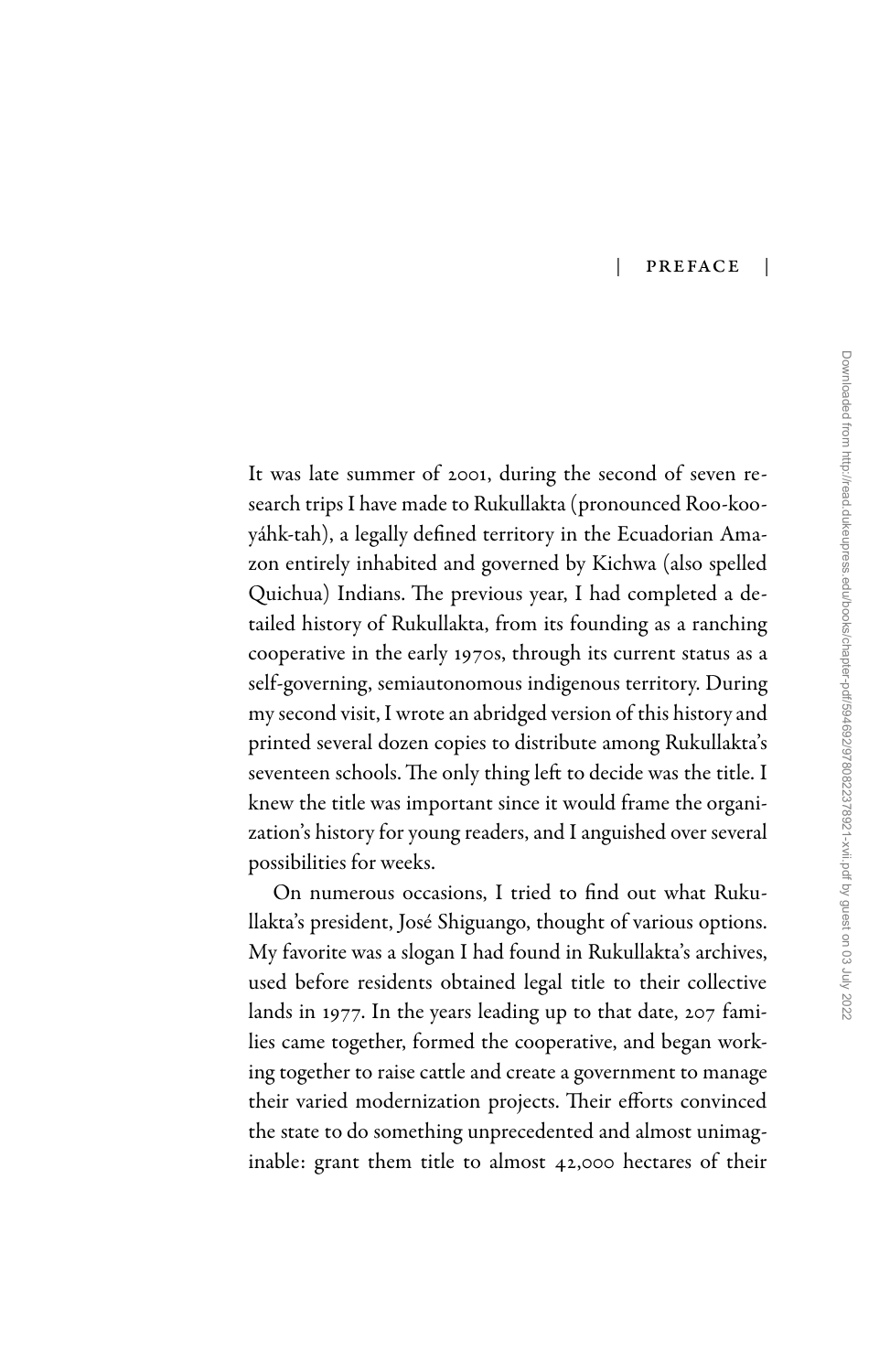ancestral territory. This act was all the more important because the state had just encouraged a mass migration of poor settlers into their area, threatening indigenous people's access to the land where their families had lived for generations. The slogan I liked, scrawled in large letters on a number of pages in the archives, was "Sólo unidos venceremos!" (Only united will we overcome!). To me, it seemed to highlight the revolutionary beginnings of the organization.

It was clear that Shiguango did not want to use the slogan for a title, but I could not understand why, and he did not suggest an alternative. No doubt he found my impatience and frustration over the issue typical of his many interactions with foreigners and officials from Ecuador's government, who expect indigenous authorities to come to decisions quickly and decisively on behalf of their territory's population.

It took some time before I understood the reason for Shiguango's reluctance to use the slogan. "Only united will we overcome" came from the political Left. In the 1960s some men from the Rukullakta region traveled west to work on coastal plantations. They became participants in the rising union movement, and they learned the language and politics of union organizing. After returning to Rukullakta, they used some of the slogans they had heard on the coast to motivate their friends and neighbors during their campaign to form a cooperative. Variations of the "only united will we overcome" slogan have been repeated so many times in political speeches and protest marches around the world that I had never stopped to think about how it could be viewed negatively. When I finally paused to do so, I realized that Rukullakta's residents have not always been united. To assert that they must be united over the long term to maintain their access to land and to "overcome" those who strive to take it from them only highlighted the fact that they were still not fully in control of their lives or their territory. The slogan served as a reminder of their historical marginalization, as well as the exceptional obligations that modern nation-states often place on indigenous residents if they wish to maintain what was previously theirs.<sup>1</sup>

After much discussion, Rukullakta's elected leaders decided to use a title written in Kichwa rather than Spanish, in part due to the many indigenous language revitalization projects occurring both locally and nationally. Avoiding the obligation implied by "only united will we overcome," the leaders settled on a new title: *Ñukanchik Rukukuna Wankurishka Kawsay, 1970–2000* (roughly, "Our history of living together in a large group, 1970–

xviii | preface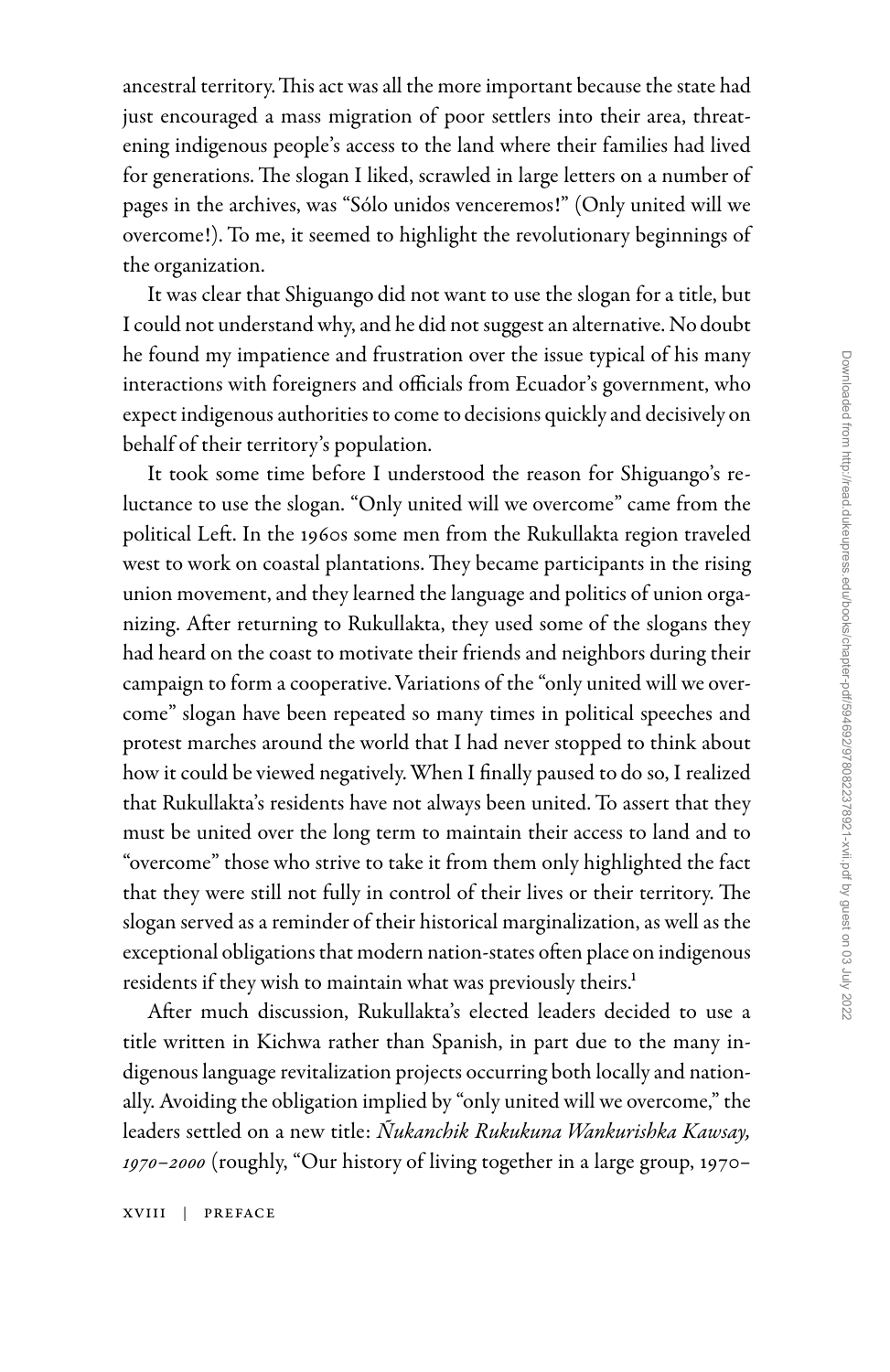2000"). Although perhaps less romantic or revolutionary than the title I had suggested, their choice indicates a key aspect of sovereignty as experienced by the leaders and people of Rukullakta and beyond—the daily obligation to live and act together as a singular political entity within a bounded space.

When most people hear the terms "indigenous territory" or "indigenous sovereignty," they imagine that, compared to non-indigenous groups, indigenous peoples who live in their own territories are more culturally homogeneous, with shared values and priorities, making political unity straightforward or even natural. This was the type of thinking that inspired my own choice for the title. But Rukullakta's government did not come into being because its people wanted to follow indigenous leaders rather than nonindigenous ones. There was no history in this region of submitting to indigenous authorities over the long term, and most Kichwa are very leery of individuals who attempt to assume positions of authority. As is the case with indigenous Shuar who live to the south (and who are famous for forming the first indigenous federation in the Amazon), Amazonian Kichwa "continue to value liberty to an extent inconceivable in the United States, where almost every aspect of our lives is governed by law or some bureaucratic regulation" (Rubenstein 2002, 11). Convincing 207 heads of extended families to place their family's lands under the control of a cooperative government took years of campaigning and cajoling. During the campaign, one of its early leaders suffered a tragic accident and became bedridden. Many older members of Rukullakta told me that they had finally been convinced to become members of the cooperative when they visited their friend as he lay on his deathbed and used his last energies to advocate for the cooperative cause. Hearing stories such as this drives home the fact that living in a bounded indigenous territory with a centralized government has not always been easy for Rukullakta's residents. The enactment of sovereignty has always been, and continues to be, a political process, full of the negotiations and controversies over expectations and obligations that characterize most (if not all) political processes.

Today the governments of indigenous territories are engaged in negotiations with a number of more powerful entities as well as with the groups they represent. One reason for this is that the territories have been granted what Richard Stahler-Sholk refers to as "autonomy without resources" (2005, 37), as part of a larger set of neoliberal changes: states are decentralizing and delegating social responsibilities to local governments without pro-

preface | xix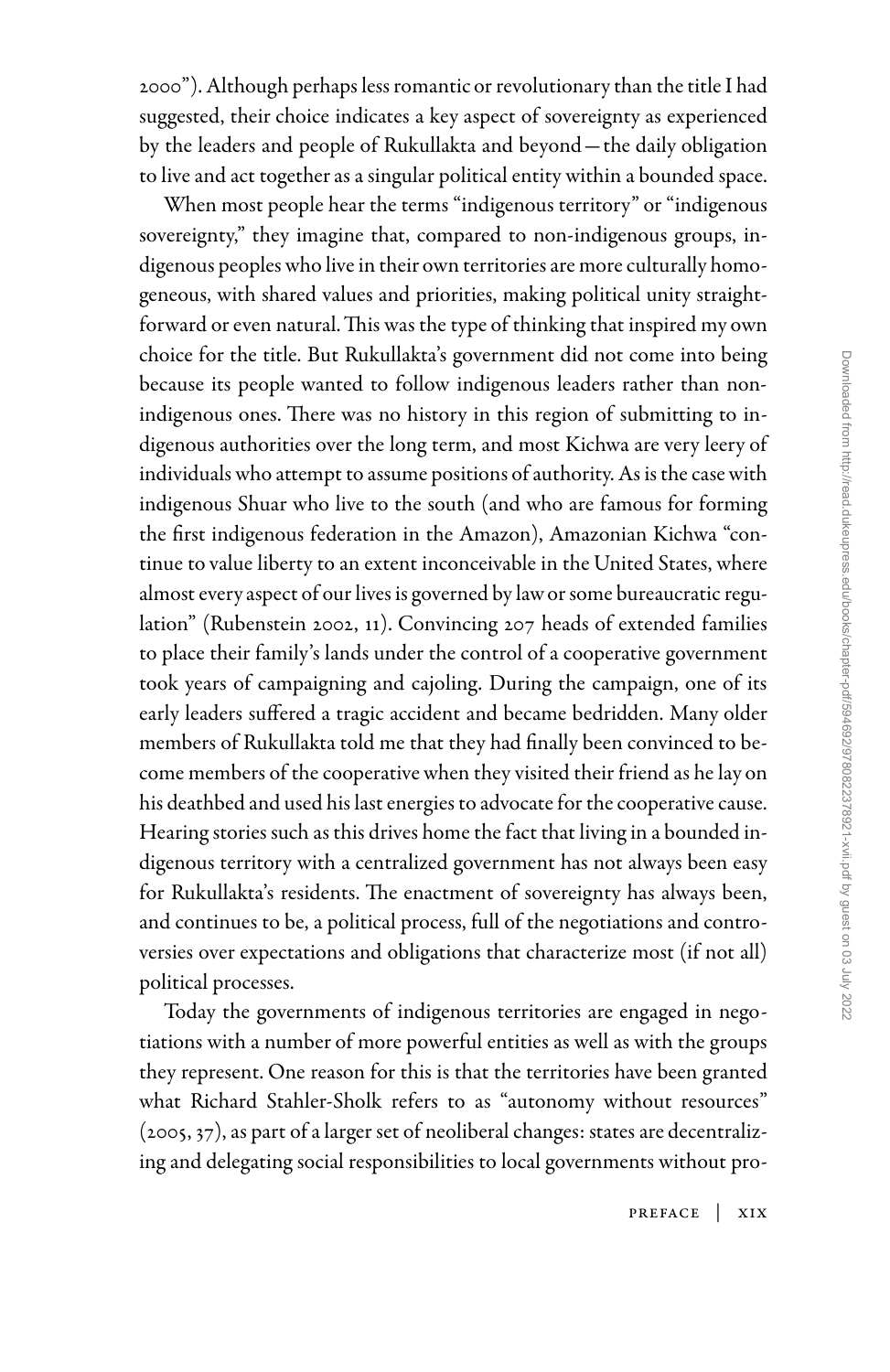viding sufficient financial resources to carry them out. Often unable to tax their residents, territorial leaders must seek funding by working with external entities, including state ministries, international nongovernmental organizations (ngos), and multinational corporations. Such collaborations, however, often present difficult challenges. For example, should the leaders allow a petroleum company to build an oil well in the territory in exchange for a percentage of the profits, recognizing that an oil spill could contaminate the local soil and water? Or should a territory agree to receive payments from environmental organizations in exchange for conserving the local forest, a move that some people have interpreted as a ploy by outsiders to gain control of the lands indigenous people fought so hard to legally own? These hard questions are similar to those faced by governments worldwide, and the debates that surround them involve not only the sometimes conflicting values held by the territory's people, but also the dynamic relationships between the governments and residents of these spaces.

In this book, I argue that the enactment of sovereignty and the social relations that go with it are continually being negotiated, as leaders, their constituents, and a host of external entities—ranging from environmentalists to oil executives—seek to define the form that indigenous sovereignty will take. In tracing this process, I pay particular attention to varied efforts those of residents, leaders, and outsiders—to determine the meanings and practices associated with what I call "territorial citizenship," the responsibilities and rights associated with living in an indigenous territory. In the context of a typically cash-starved territorial government, "sovereignty" is only an abstract concept without active citizens to produce it. Thus, in the context of new political openings for constructing a more meaningful sovereignty (associated with the growth of the indigenous rights movement as well as with neoliberal state decentralization), both territorial leaders and indigenous intellectuals have been hard at work in recent decades to define what an ideal "territorial citizen" should be. The ideas they propose about territorial citizenship are deeply tied to particular places but simultaneously transnational in that they are informed by the knowledge and perspectives gained through engagement with multiple outsiders.

I have spent the last twelve years studying the historical and contemporary struggles of Rukullakta, one of the longest-running "experiments" with territorial sovereignty in Ecuador, a country known as having the "most well-organized indigenous movement in the Americas" (Collins 2000,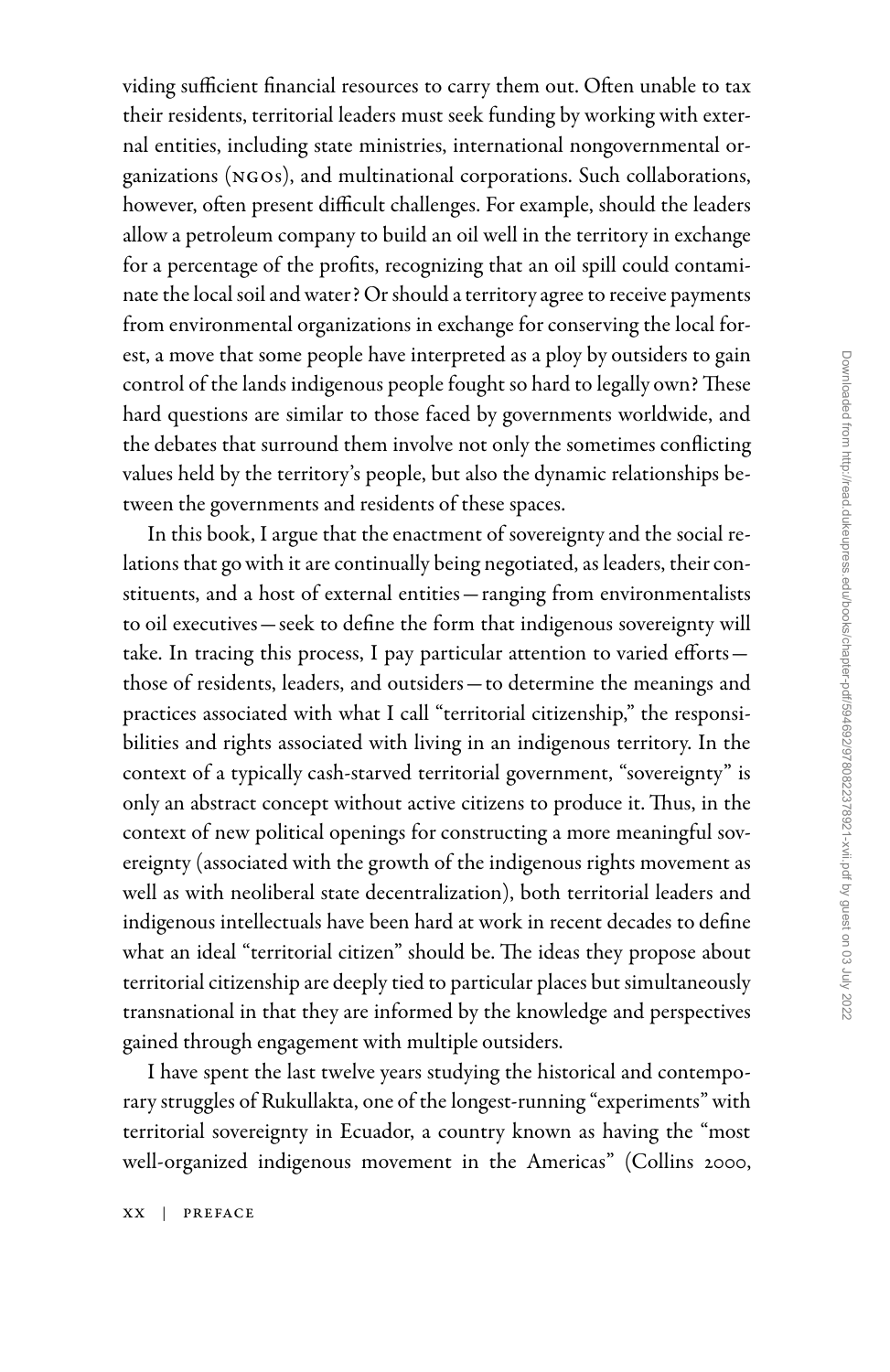41; see also Zibechi 2004).2 Rukullakta's population has risen from about 2,000 people in the early 1970s to about 8,000 in 2011,<sup>3</sup> primarily through high birth rates but also through marriage with outsiders. Rivers that run through the territory eventually enter the Amazon, and its altitude ranges roughly from 500 to 1,200 meters. Because of its location on the foothills of the Andes and proximity to the Napo River, the area where Rukullakta is located is often referred to as the Upper Napo region.

Rukullakta's history, both as a cooperative and as a territory, has always been shaped by international and national changes. During the Cold War, the 1959 communist revolution in Cuba motivated many Latin American governments to address potential rural unrest before it threatened to overthrow them. International and national development experts saw the formation of cooperatives as a key strategy for reducing poverty and thereby stifling any nascent communist movements. A small group of activists in Rukullakta decided that if they wanted to gain legal title to a large area of land, they should take advantage of this political opening and form a ranching cooperative with as many members as possible. By the 1990s, the Cold War had ended and development organizations were becoming increasingly worried about environmental protection. In particular, they were concerned that the conversion of rainforests into farmland was a serious threat to biological diversity. There was also a growing sense among these organizations that indigenous people were particularly adept at conserving forests. International development funding priorities in the Amazon region therefore shifted away from encouraging small-scale farmers to produce cattle and market crops, and toward providing assistance for indigenous peoples to carry out environmental conservation and sustainable forms of development. Rukullakta's geographical location between the Andes Mountains and the Amazonian lowlands contributes to high levels of biological diversity, making it and the surrounding region a hot spot for conservation efforts. In 2000 Germany's bilateral aid organization, GTZ-for Gesellschaft für Technische Zusammenarbeit (Agency for Technical Cooperation), now called giz, for Deutsche Gesellschaft für Internationale Zusammenarbeit (German Agency for International Cooperation)—led an effort to obtain United Nations Biosphere Reserve status for much of the Upper Napo region, placing much of Rukullakta's territory under a high level of environmental protection. Partially in response to these global shifts, in 2006 Rukullakta's leaders changed their legal classification and name from "co-

preface | xxi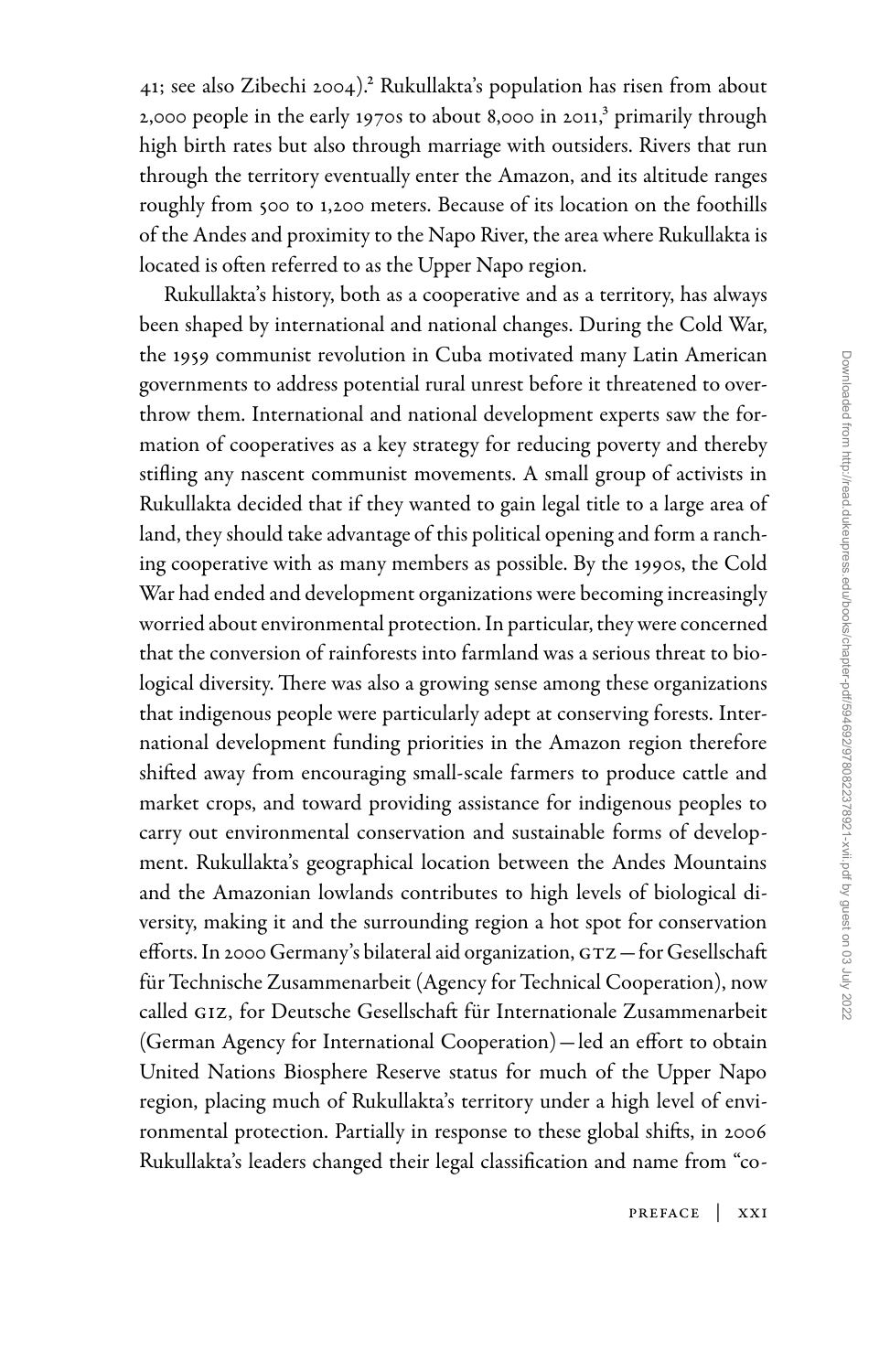operative" to the "Pueblo Kichwa de Rukullakta" (or "The Kichwa People of Rukullakta").<sup>4</sup> With this change, they hoped to foreground their indigeneity, rather than their commitment to market-driven ranching and agriculture (implied by the term "cooperative"). No longer a cooperative with a president, Rukullakta is now seen by the local people as a "territory" with an elected *kuraka*. The latter term is sometimes translated as "chief," but that English word implies that the people in question were historically organized under a leader, which was not the case in this area. In fact, *curaga* is a term that was imposed by the Spanish during colonial times to create a hierarchy within the indigenous population, a hierarchy that made it easier for colonial authorities to control them. The indigenous intellectuals who promote using this term, however, are not romanticizing a colonial past. They are seeking autochthonous-sounding terms to signify and champion what are indeed very new social relations among indigenous people, and between indigenous governments and outsiders.

Rukullakta's shift in name, leadership terminology, and legal designation provide some sense of the global changes in development ideologies that its people have navigated as they have pursued sovereignty. Indeed, there has been a dramatic shift in what outsiders want Rukullakta's residents to do. No longer is the goal to cut down the forest, plant pasture, and raise cattle; instead, it is to conserve large areas of the territory for the protection of plants and wild animals.

Yet one of the key requirements associated with Rukullakta's sovereignty has remained remarkably unchanged. Time and time again, Rukullakta's leaders have been reminded that if they cannot control the actions of their people and guide them collectively toward the particular development priorities of the time, they could lose access to all sources of financial assistance, and possibly even to the lands where their ancestors have lived for centuries.

As may already be clear, I am interested in understanding the everyday practices of indigenous sovereignty. In this book I reveal how sovereignty is not merely and simply achieved by the acquisition of territorial rights but is attached to changing sets of expectations and obligations.<sup>5</sup> Outsiders expect, even oblige, territorial governments to act like modern states, making decisions about whether to allow particular development projects to take place within their territory. Those who fund development projects in indigenous territories expect local leaders to ensure that residents will participate whole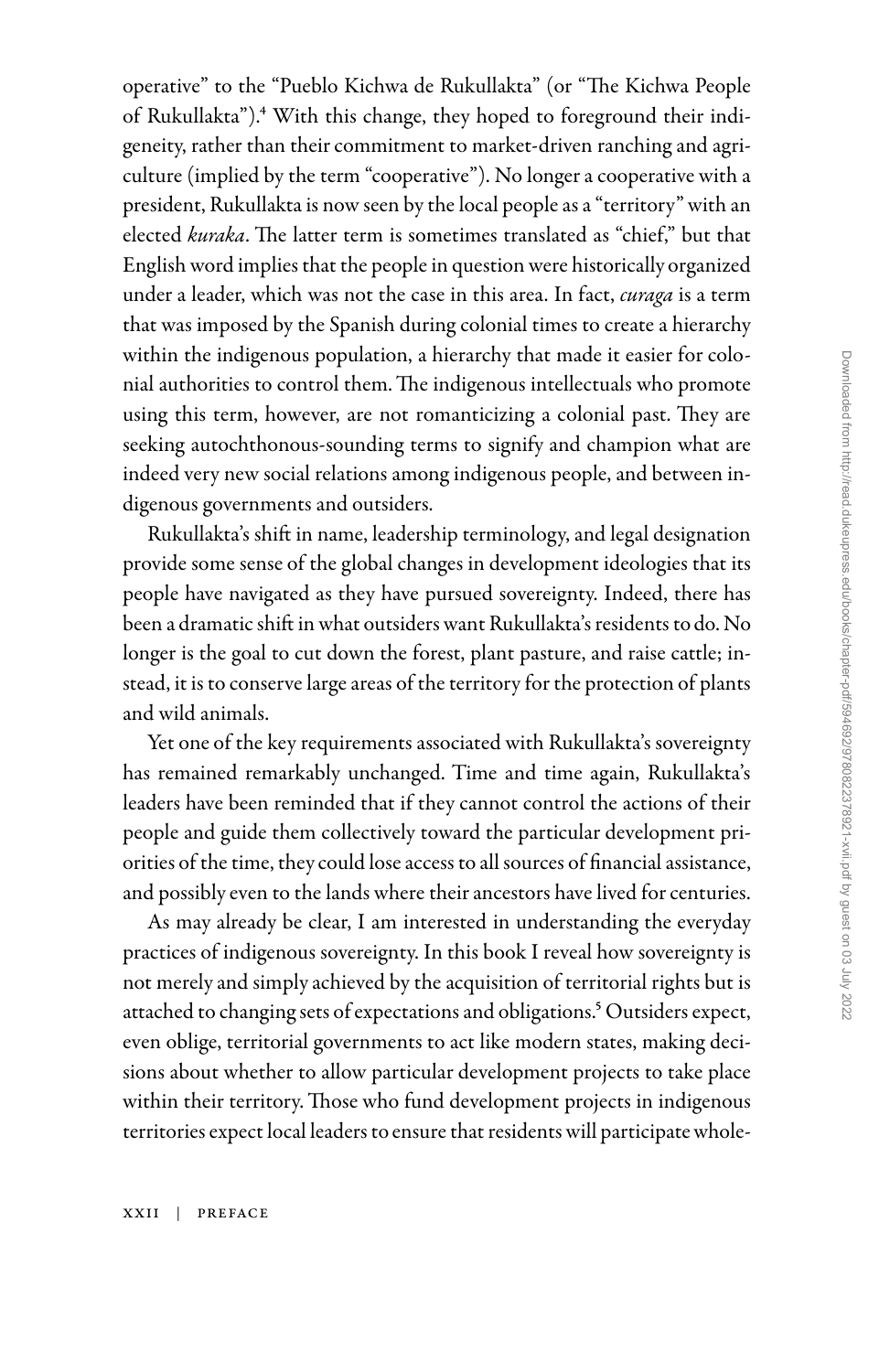heartedly in their projects, following new rules and policies, providing their labor (often without pay), and showing enthusiasm for the project's goals. Residents also have high expectations of their leaders, wanting them to pursue development projects that will bring material improvements without requiring dramatic changes in the ways they work and live. Leaders, both as individuals and as representatives of the territorial government, expect residents to act as good territorial citizens. In particular, they want residents to attend assemblies, participate in decision making, contribute to the upkeep of the territory (such as clearing a soccer field or expanding a school), and volunteer for development projects, even though these initiatives might not bring significant income for years (if ever). Residents view these tasks as obligations that may or may not be warranted. Adding to the complexity of these expectations and obligations are the ever-shifting dynamics of opportunities and threats presented by diverse outsiders.

As has been the case with many anthropologists, my research project was not what I had originally imagined; instead, it was profoundly altered by the priorities of the people with whom I worked. Prior to beginning research in the Upper Napo region in 1999, I had already spent about fourteen months in Ecuador (ten in 1994–95 and four in 1997), and I had experienced little difficulty in finding people with whom to discuss my initial interest in ecotourism in indigenous communities. However, the territorial organization where I had originally planned to conduct dissertation fieldwork turned my project down, despite the fact that the president had approved it the year before. They felt that my desire to examine the interactions between environmental ngos and their organization would be of little benefit to them and, if my conclusions were overly critical, could even jeopardize their access to sustainable development projects in the future. Indigenous people are increasingly aware of the potential dangers that can be posed by scholarly research and are more careful than in the past about whom they allow into their worlds (Warren and Jackson 2002, 3).

Through some mutual acquaintances, I met the leaders of another indigenous organization, the Rukullakta Cooperative, and learned that they were interested in having someone write a history of their organization, as many of the founding members had already passed away and the oral history project required more time than any of them had to spend on it. I wholeheartedly agree with Charles Hale's assertion that the most elemental meth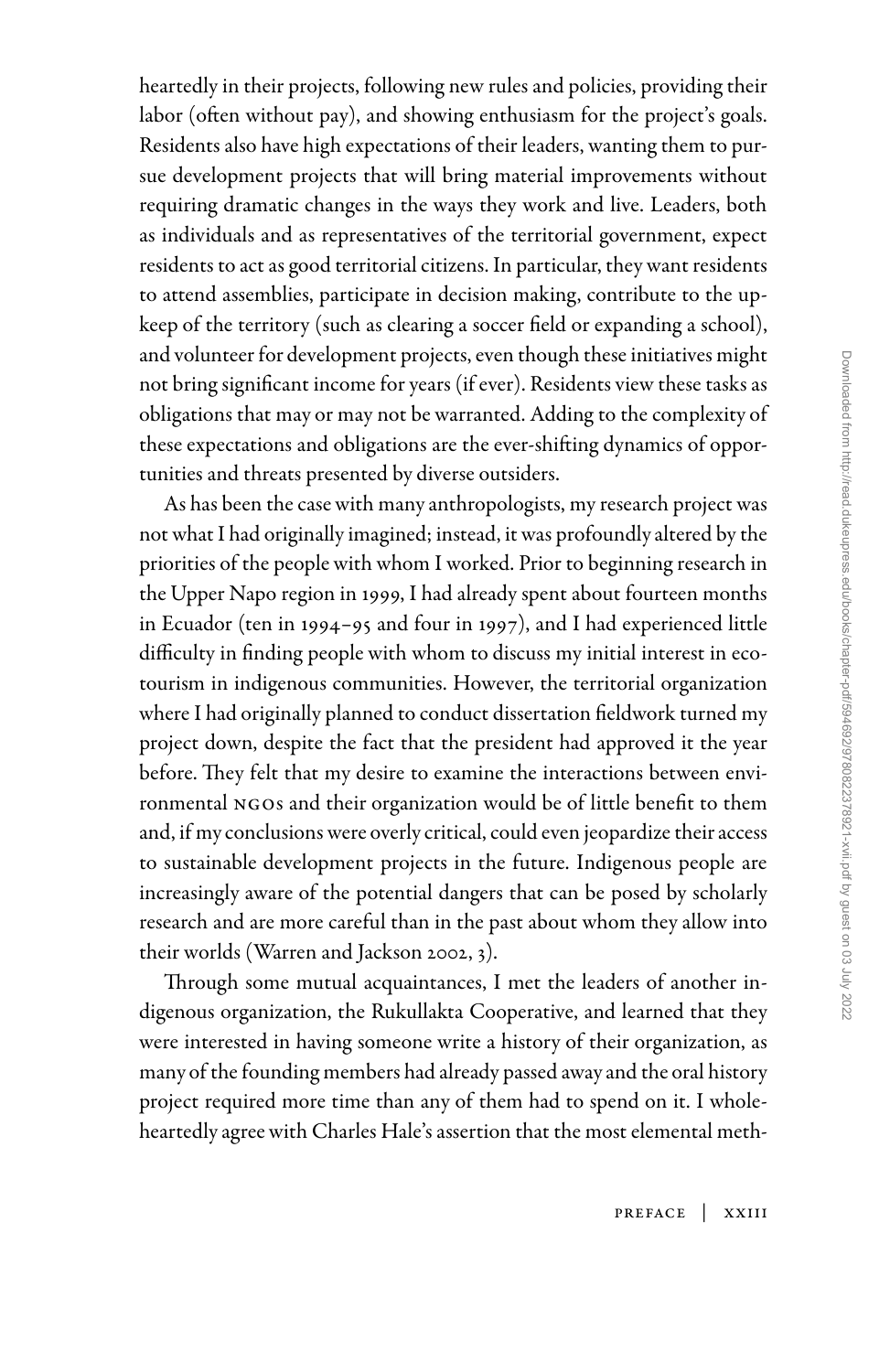odological principle of activist anthropology is to "talk over research ideas with the people with whom you are primarily aligned, in hopes of producing knowledge that might be useful to them" (2006, 4). Thus, I was elated to find a collaborative research topic of local value and threw myself into the project.

After I had spent a few months conducting interviews, local leaders loaned me the cooperative's archives to study. The archives, referred to as the *Actas de la Cooperativa Agropecuaria San Pedro de Rucu-Llacta, Ltda*. (or *Actas*) throughout this book, are made up of thousands of pages of handwritten minutes of the meetings of both the administrative council and the larger assembly of members since 1970, recording those bodies' debates, disputes, and decisions. I also obtained and analyzed copies of aerial photographs taken by Texaco in 1973 and the Ecuadorian government in 1982 (both of which are currently housed in Ecuador's Military Geographical Institute) as well as satellite images from various dates, affording me a bird'seye view of how debates over property lines and land use have shaped the landscape. Since that initial, ten-month period of fieldwork, I have returned six times to Rukullakta between 2001 and 2011, conducting additional interviews, visiting with friends, and continuing to trace the history of the organization.

The fact that Rukullakta's leaders wanted someone to document and publish the history of their organization is telling. The social movement that their parents formed in the late 1960s and early 1970s represented one of indigenous Ecuador's most successful efforts to secure legal ownership of a large area of land, and they are very proud of this history. Rukullakta's early leaders and founding members managed to convince the Ecuadorian government to give them title to 41,888.5 hectares of land. This translated into over 200 hectares per member at a time when most non-indigenous farmers moving into the Ecuadorian Amazon region from the highlands through state-backed colonization schemes were granted only 50 hectares. The success Rukullakta's members experienced contrasted starkly with that of many Kichwa families living in the region, who were left with insufficient land to sustain their previous ways of living.

Of all the indigenous peoples in the Americas, Amazonian Indians have a particular cachet: they are commonly seen as the most isolated from global forces, the most antithetical to Western civilization, and the most vulnerable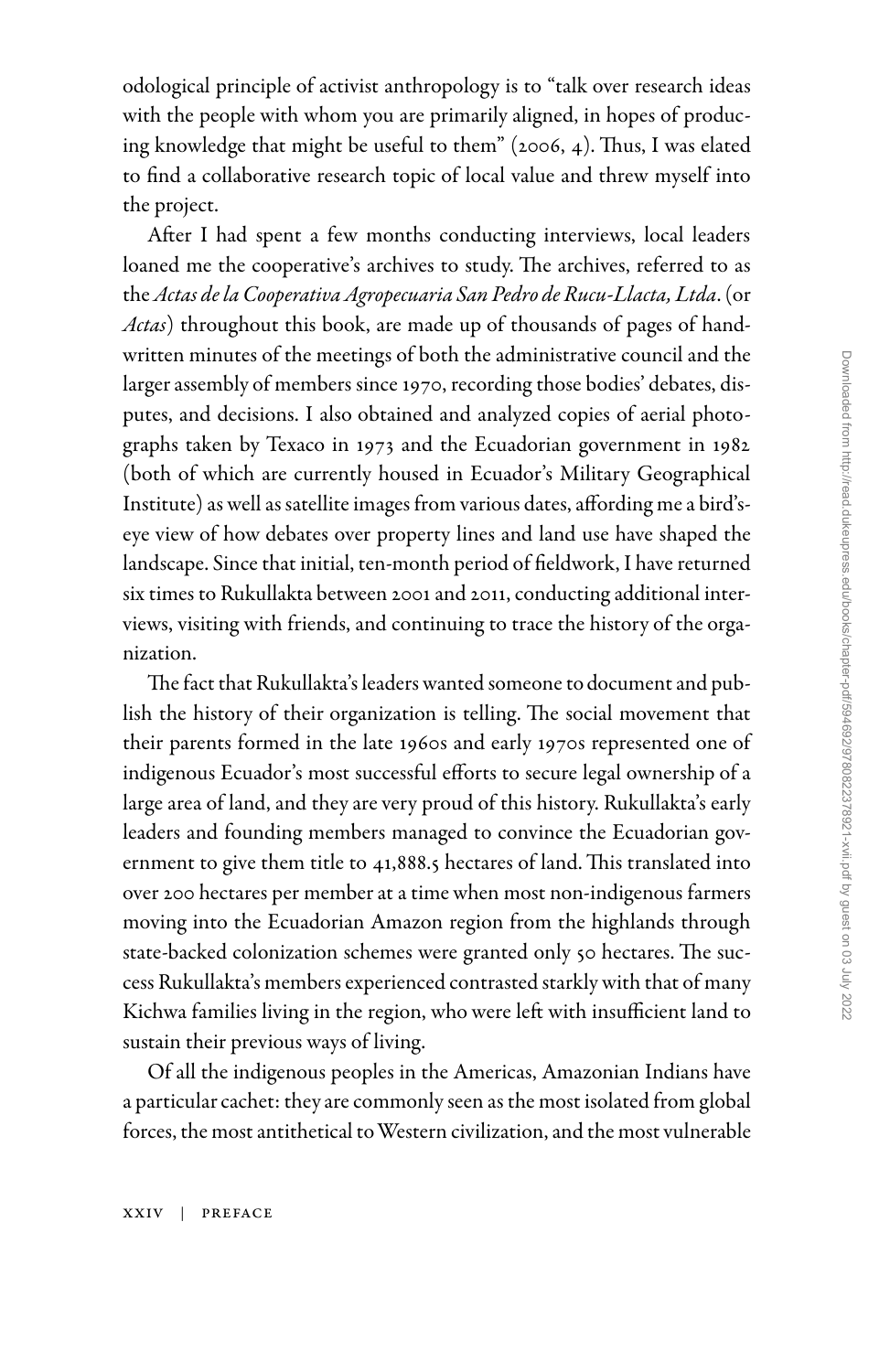to the devastation that can be caused by development projects. Yet, at least on most days, Rukullakta's leaders do not see themselves as barely hanging onto their territory, constantly at risk from colonists or transnational corporations that want to take it from them. They do not see themselves as "David battling Goliath," even though this is by far the most frequently invoked metaphor in both popular and scholarly accounts of indigenous peoples in the Amazon.<sup>6</sup> On the contrary, the leaders of Rukullakta more commonly see themselves as pathbreakers and visionaries, capable of forging the necessary alliances and identifying the appropriate paths toward creating a better life for their organization's members. This perception is also clear in statements made by other indigenous leaders dating back to the early days of the organization's history. Take, for example, the following quote from Rukullakta's archives, from a speech made by the president of the provincial indigenous rights organization (the Federación de Organizaciones Indígenas de Napo, or foin) to Rukullakta's members in 1976: "In Napo Province, there is one organization that is opening doors for work, for culture, economy, and social programs; I am speaking of your cooperative. It is the first organization that is advancing in the path of communal life in work, and in the economy" (*Actas*, July 17, 1976).7 The quote not only highlights the way that indigenous leaders from both inside and outside Rukullakta have, during much of its history, thought of Rukullakta as a model for other indigenous organizations. It also points to the very high expectations of sovereignty that have guided the leaders' work over the past four decades.

The provincial indigenous rights leader quoted in Rukullakta's archives spoke about how the collective was making advancements in "communal work" and "the economy," demonstrating that indigenous leaders in this region have never seen their role as simply securing an area of land for their people so that they could live in isolation. They have also sought to improve their constituents' lives through a variety of projects, ranging from cooperative cattle ranching to ecotourism, and from public health campaigns to advancing adult literacy. From the beginning, leaders shared the long-term concerns associated with securing the "welfare of the [territory's] population, the improvement of its condition, [and] the increase of its wealth, longevity, health, etc." (Foucault 1991, 100). Yet such interests in improvement and welfare do not signal a simple conversion to a new universal or Western set of values. Instead, leaders have simultaneously sought to protect certain